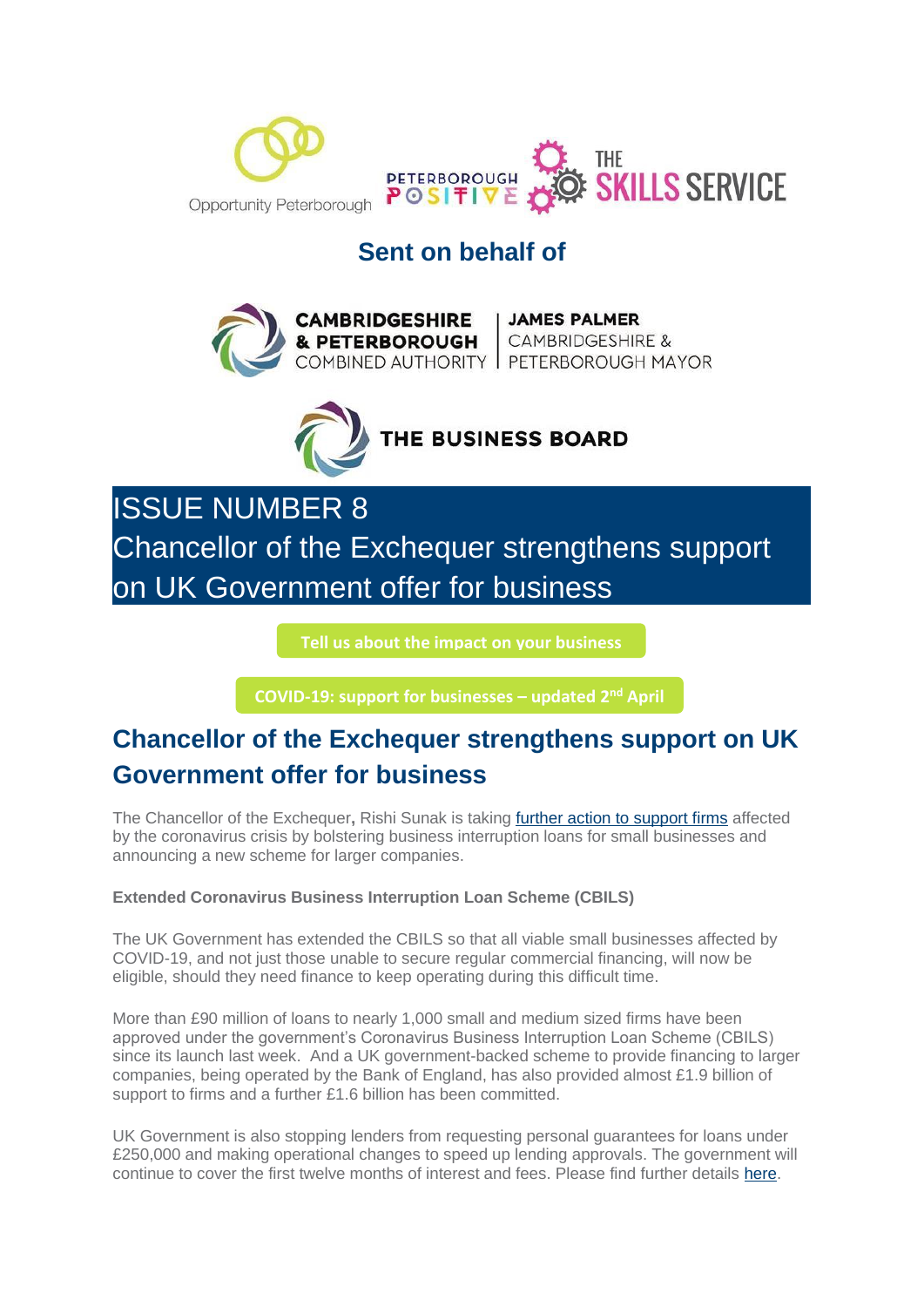#### **New Coronavirus Large Business Interruption Loan Scheme (CLBILS)**

The new CLBILS will ensure that more firms are able to benefit from UK government-backed support during this difficult time. It will provide a UK government guarantee of 80% to enable banks to make loans of up to £25 million to firms with an annual turnover of between £45 million and £500 million.

Loans backed by a guarantee under CLBILS will be offered at commercial rates of interest and further details of the scheme will be announced later this month. Please find initial details [here.](https://mills.createsend1.com/t/d-l-mttydjd-l-d/)

## **Upcoming Webinars**

UK Government's Business Support Website has a list of upcoming webinar events from Government and non-government partners. You can find more information [here.](https://mills.createsend1.com/t/d-l-mttydjd-l-h/) HMRC are delivering a programme of webinars on measures to support employers, employees and the self-employed through this period of disruption caused by COVID-19. You can watch a video of the recorded webinar on the HMRC YouTube channel [Coronavirus](https://mills.createsend1.com/t/d-l-mttydjd-l-k/) –

[\(COVID-19\):](https://mills.createsend1.com/t/d-l-mttydjd-l-k/) helping employers to support employees

## **New Updates and Guidance**

**New Rules and regulations relaxed to support businesses**

The Government has relaxed some rules and regulations to help businesses handle any disruption they are experiencing due to coronavirus. Click [here](https://mills.createsend1.com/t/d-l-mttydjd-l-u/) for a list of some of the ways businesses are being supported.

**Cash support for food redistribution during coronavirus outbreak**

The government has announced a £3 million fund for organisations redistributing safe surplus food to those who need it during the coronavirus outbreak. Find out more [here.](https://mills.createsend1.com/t/d-l-mttydjd-l-o/)

**Pay it forward campaign - Supporting businesses through the coronavirus crisis** The Business Support campaign is working with Crowdfunder to build awareness about the support provided to small businesses through the Pay it Forward [campaign.](https://mills.createsend1.com/t/d-l-mttydjd-l-b/) Small businesses can set-up a Pay it Forward campaign to pre-sell their services and diversify trading now to ensure continuous cash flow. Crowdfunder is covering all platform and transaction fees making it free to small businesses. Enterprise Nation is providing access to free training and support for business, to help with online sales, marketing, cashflow, and diversifying, if necessary. This campaign is nationwide and you can someone who is self-employed, a micro or small businesses can set-up a Pay it Forward campaign [here.](https://mills.createsend1.com/t/d-l-mttydjd-l-n/)

If you are concerned about being able to pay your tax due to COVID-19, call HMRC's dedicated helpline on 0800 0159 559.

**[Guidance to employers and business about COVID-19](https://i7.t.hubspotemail.net/e2t/c/*W5_QYjd8Ct2dXW7L6T4F39rYHN0/*W2wZFX92RwXKYW18fZjP1CxtR40/5/f18dQhb0S3-S2p37KMVN2pjW2_XGfVW3GtJgl3d8DZ7W22dcbQ2r1x2ZW3K5X7D6kp2h7VjXVx33H7MzPW5J0ybR5QbCFjVmcQm12nhvZXW8cvCwd6VVtrvW6VVx687rg2cpW657CWG9l__kJW8SdNC57ZyrQZW99HcFS8SpShSN85sFgctyYBdW9cGrZm5txSdXW7Cjy2X52SScyW7MVfD21WmcwNW1S7QF-1B9gQFN77RRbxJ_7sdW3w-WSx2Fm2TsN2mftn5g7884W4BMKn479M1W-W3T0WqK4qP3xCW7LrzV13Q2x27N96cxV6V-kp7W15MpBJ1vNpGVN53zpn64TgbtW3xC1Yr1MnPr2W1Xn0Sr7-Py7vW1ywSG76qHvmDW3rMt2m5LZXvcW6vqTcP410fHlW11BhqB93lXSnW9fyr9-4L4jllW2C6JRc6r9NthW8ZvQq5721y7TW3PLwsC6tR3mxN423pZGMXy-8W8H5dsD5bhJLBW99b4XN7J_STwW4jVGZM3Plj2DW6Q77hB1_HpH2MKR-5jynLt2W8GtHt022LtfpW6stX9L7rG6g5VWMDrX3M_HxKN6clCfBrynGQN1plPbZvJ0syW964WF22kBbLTW1SWQHj5SZ7gyN1zf5TF96yP0W7QCYXS6LsnyqW8pCR196pP1_SW6d48hm4pJw5rW8sV-635tXQfJN17Gb_9RQCGWN49d1nY6RLQkf20dGcF03)**

Business Support Helpline 0300 456 3565